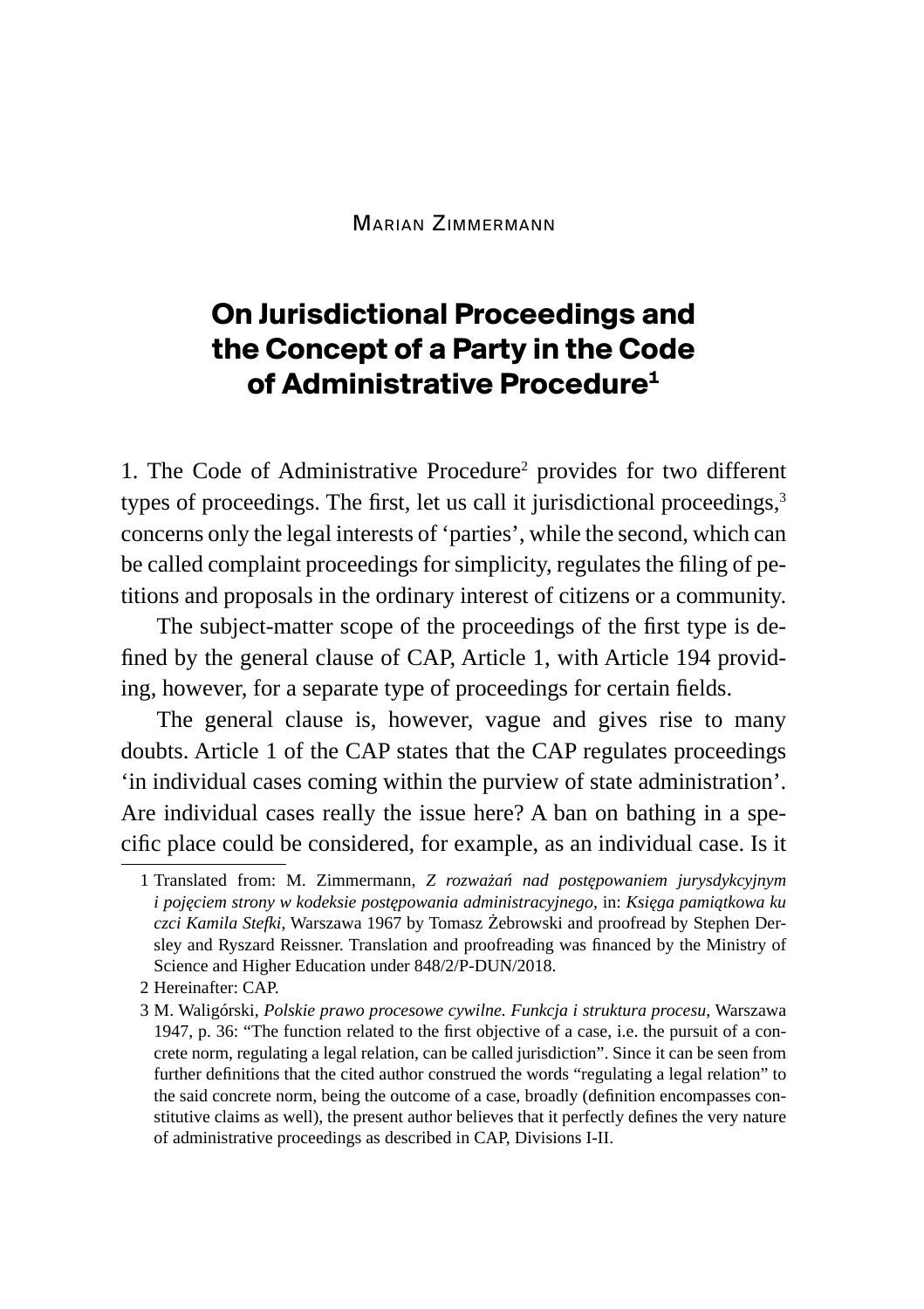rather the case of a specific entity that is meant here, or possibly both? The term 'individual case' is, after all, a relative concept.

Nor is the expression 'within the purview of state administration' clear. It is argued in our literature that this expression in itself does not exclude cases dealt with as part of the civil-law activity of state administration bodies. Since CAP, Article 1, does use the expression 'within the scope of administrative law' (as did the 1928 Decree of President of Republic<sup>4</sup>, Article 1), it does not exclude the acts of 'gestio' in the broad sense. Nor does it exclude cases belonging to separate legal systems (in particular all kinds of rules self-imposed on administration).

Thus Article 1 alone does not give us either the complete or clear scope of the CAP, in terms of subject matter. This can be obtained only by studying all the CAP provisions, in particular those that concern elements<sup>5</sup> important for the construction of jurisdictional proceedings, i.e. the concepts of 'party', 'legal interest' and administrative 'decision'.

2. The purpose of proceedings is to issue a decision that 'disposes of the case' of the party (CAP, Article 97 in connection with Article 99). If the decision is faultless and favourable to the party, it creates its 'right' and may be set aside or modified only with its consent. The right is permanent as, apart from the case of the party's consent, it may be set aside or modified only in the cases of qualified defectiveness listed in the CAP or in special provisions (Article 142), or expropriated for a compensation ('expropriation of right'). This reaffirms its permanence. It is a *res iudicata* which *ius facit inter omnes*. In particular, it binds state administration bodies that have issued it (CAP, Articles 12, 102, 137(1)(3)). Hence, it is issued by a state administration body as an act of 'imperium' in proceedings regulated by administrative law provi-

<sup>4</sup> Hereinafter: DPR.

<sup>5</sup> These are chiefly Articles 1, 25–26, 57, 61, 97–99, 135–137, 163–166. It is worth noting that the 1925 Austrian codification, which served as a model for our codification, as is well known, does not have an equivalent of the general clause included in our Article 1. Whereas provisions introducing Article I 1 limit this type of proceedings to 'imperious' administration and Article II 6 excludes service matters of officials.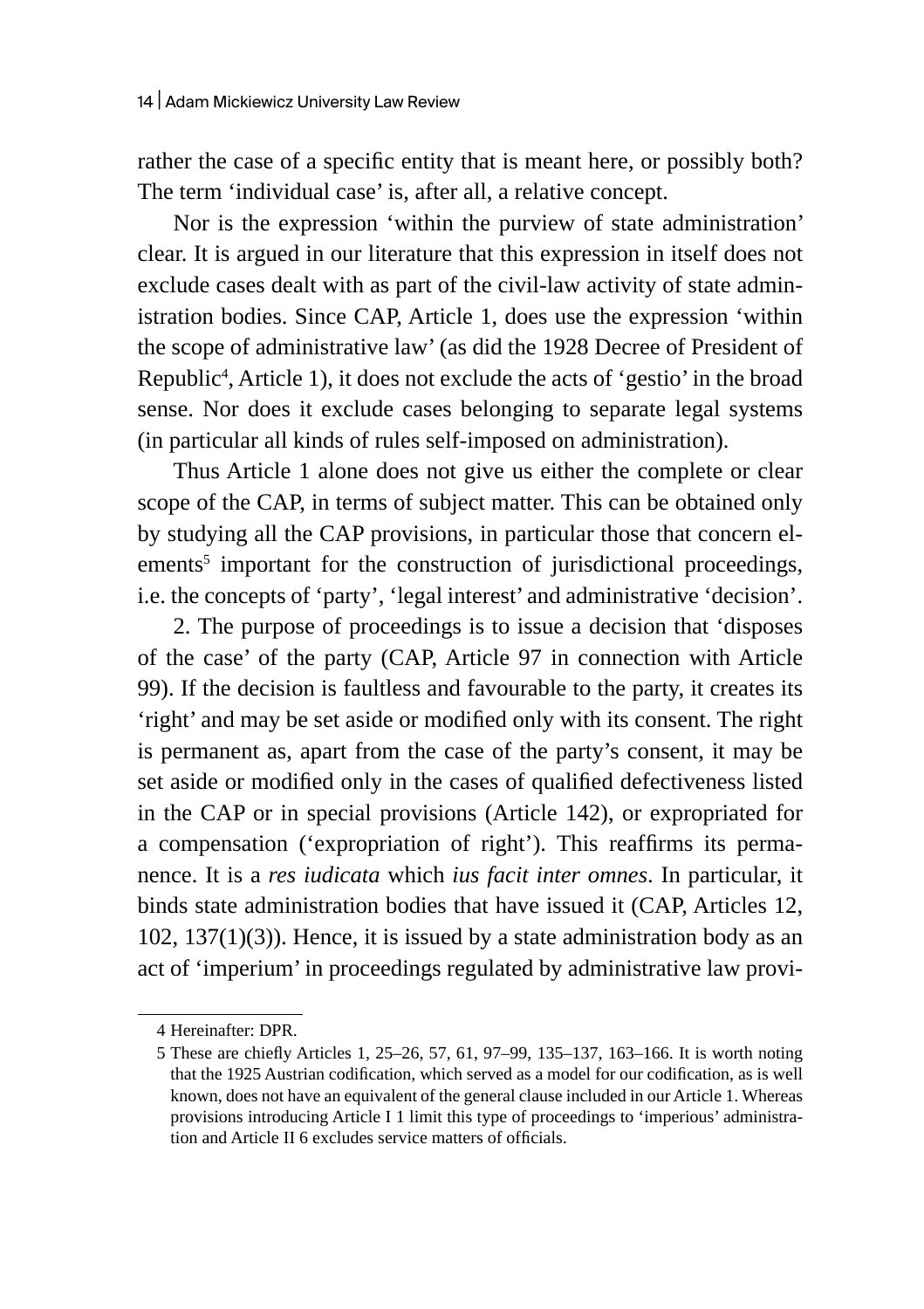sions and progressing in a specific case the purpose of which is an individual norm for a specific addressee.6 This allows us to exclude from the scope of the CAP application certain actions and acts. These are civil-law actions, acts of a general scope, acts of 'gestio' (non-imperious acts) and – since a decision is an external act, i.e. one that regulates, creates and abolishes the rights or responsibilities of individuals in the sphere of administrative 'universally' binding law – 'internal' acts of administration.<sup>7</sup>

3. One of the crucial concepts for the understanding of the construction of proceedings in the CAP is that of a 'party'. Article 25 of the CAP states:

A party to proceedings is any person whose legal interest or responsibility is the object of the proceedings or who demands the intervention of a state administration body<sup>8</sup> on account of his/her legal interest or responsibility.

The second sentence of this Article has given rise to fundamental disputes in our literature. Since individual views must, next to texts, be the foundations of this study, it shall be necessary to quote many important fragments verbatim.

<sup>6</sup> This corresponds to the classic definition of an administrative act – e.g. O. Mayer, *Deutsch*es Verwaltungsrecht, I, 93: "ein der Verwaltung zugehöriger, obrigkeitlicher Ausspruch, der dem Untertanen im Einzelfall bestimmt, was für ihn Rechtens sein soll" (emphasis M. Z.). V. S. Kasznica, *Polskie prawo administracyjne – pojęcia i instytucje zasadnicze*, 4th ed., Poznań 1947, p. 112.

<sup>7</sup> J. Starościak, *Prawo administracyjne*, Warszawa 1965, p. 248.

<sup>8</sup> The 1928 DPR, Article 9(3), worded this differently: 'The interested persons who take part in a case pursuant to a legal claim or a legally protected interest are parties'. Although comparing this wording with the wording of para.1 of the same Article ('An interested person is anyone who requires an intervention of a body … etc. ), a certain similarity of this expression cold be noticed to CAP, Article 25; that wording, after all, was no doubt less categorical.

The wording of Article 25 reminds one of Article 9 of the 1922 SAT Act and Article 49 of the 1932 SAT Regulation (the right to appeal from a decision 'is enjoyed by any person who claims that his/her right has been infringed […] unlawfully' – Article 49). It seems, however, that in that case the assertion made by a party was indeed of such a kind that any answer to it called for holding proceedings first.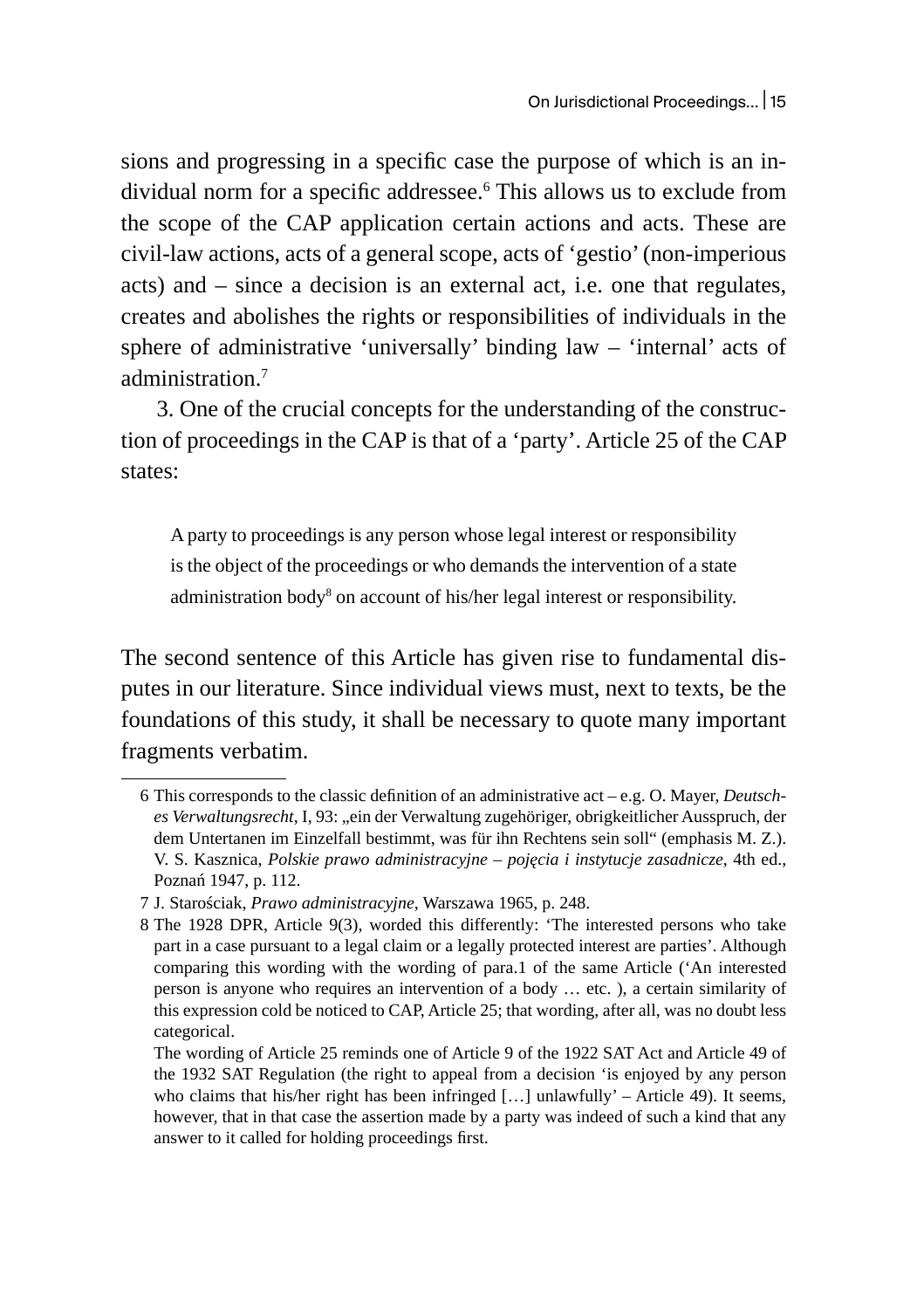It shall be also necessary to reach back to history. As it is well known, the origins of our CAP, via the 1928 DPR, go back to the Austrian codification of 1925. Its theoretical foundation was the classic work by E. Bernatzik *Rechtsprechung und materielle Rechtskraft*, which has remained useful for the Austrian system to this very day. He founded his construction on the concepts of legal claim and legal interest (in the DPR: 'legally protected interest'). The first gives the right to a decision of a specific content, while the second to a specific conduct, aimed at issuing a decision. In both cases, however,

Der Begriff, 'der Partei' bestimmt sich im Verwaltungsrecht nicht nach den Wünschen eines Einzelnen, sondern darnach, ob ein rechtliches Interesse vorliegt oder nicht.9

This stance was in principle taken also by the Austrian Administrative Tribunal and our Supreme Administrative Tribunal (SAT) (The definitions of the concept of a 'party' in § 8 of the Austrian Act and Article 9 of the DPR are identical).<sup>10</sup>

With respect to our DPR of 1928, the question was best discussed by Klonowiecki in his well-known monograph:

While defining a party, Article 9 uses, following the Austrian model, substantive criteria. […] the use of substantive criteria to define a party allows only persons having these substantive qualifications to participate in administrative proceedings. […] Both a legal claim and a legal protection of an interest must rely on the provisions of positive law and must exist objectively, not only in the opinion of the interested person (sub-

relevant provisions of substantive law'.

<sup>9</sup> E.Bernatzik, *Rechtsprechung und materielleRechtskraft*, Vienna 1886, p. 187; see also p. 65. 10 Cf. a judgement of the Austrian Administrative Tribunal going even further of 11 May 1935, no. 465: 'Nicht dass ein Rechtsanspruch von einer Partei behauptet wird, sondern dass nach den betreffenden Verwaltungsvorschriften ein öffentlich – rechtlicher Anspruch überhaupt vorgesehen ist, entscheidet nach § 8 A.V.G. über die Parteistellung; diese bildet die begriffliche Voraussetzung für den Anspruch auf Beiziehung zum Verfahren und nicht ein Ergebnis des Verfahrens' (emphasis M.Z.) quoted after F. Graefenstein, *Die Verwaltungsverfahrensgesetze*, 2nd ed. Graz 1937, p. 35). Cf. also the SAT judgment of 13 Feb. 1931 (coll. no. 349 A): 'It is not the will of the interested person that is decisive, but the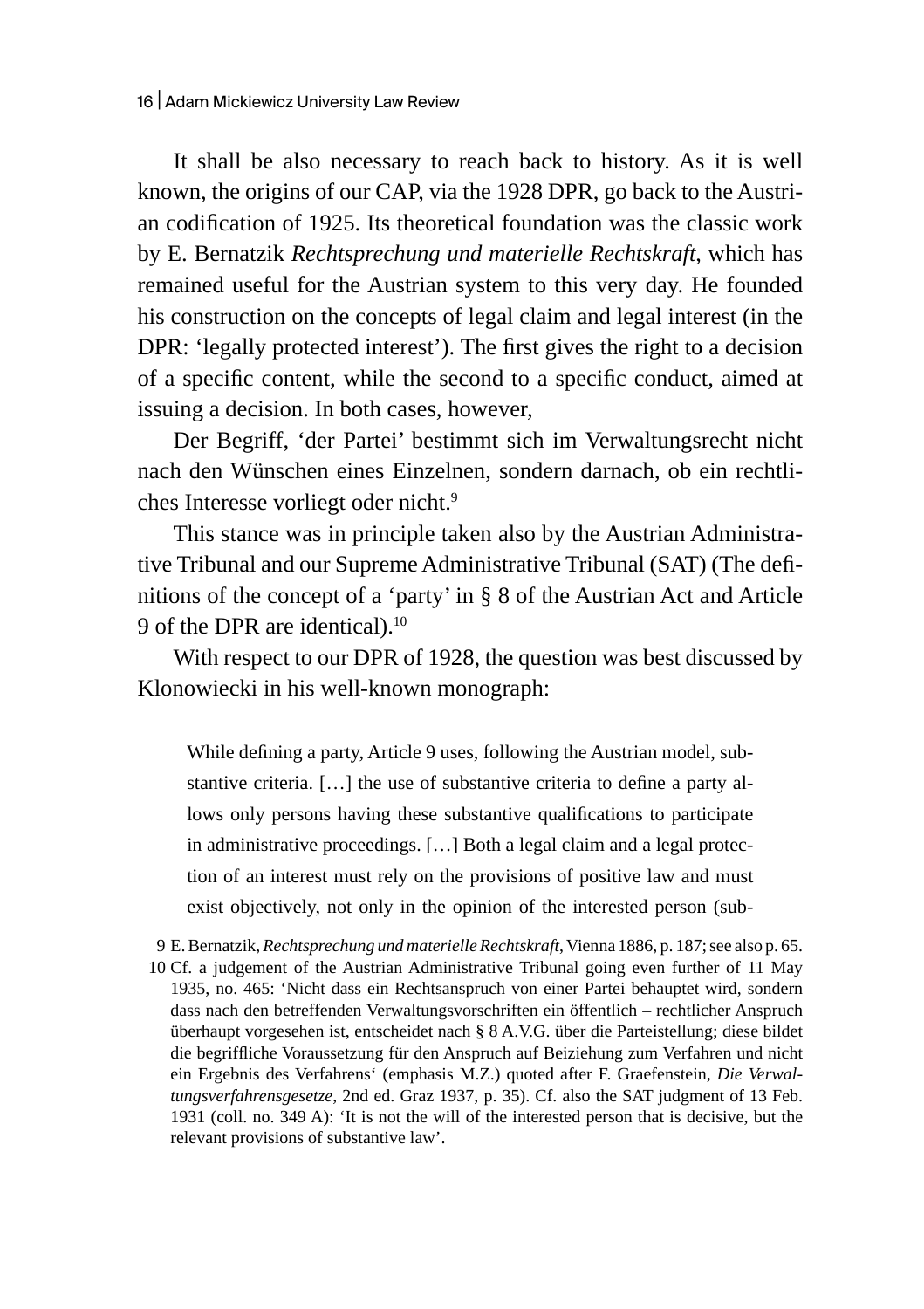jectively). […] Under a legally protected interest should be understood, according to the DPR, an interest that can be attained taking advantage of an administrative decision in accordance with the law. The legal protection of such an interest is the possibility to satisfy it both passively and actively in accordance with the law.<sup>11</sup>

Hence, the Austrian system is not the only possible one. It is possible to design administrative proceedings modelled on civil proceedings. For the latter, in 1919, Stefko adopted the general rule that a claim is allowable when the claimant has a substantive legal interest to obtain protection in the form of a judgement. The answer to the question when the claimant has the legal interest can be easily left to the court to give it in reliance on substantive law. A judgement may be entered each time a party shows a legal interest in the granting of a judgement it demands. However, it can show the interest only in the course of proceedings.<sup>12</sup>

Finding it necessary, therefore, to ascertain the objective existence of a legal interest to enter a decision does not pre-determine in itself that this cannot happen in the course of proceedings.

It is this solution that was adopted by the codifications of administrative proceedings in Czechoslovakia in 1928 and Yugoslavia in 1930.

The reasons why we adopted the Austrian system back in 1928 in the version shaped by the practice of the Austrian Administrative Tribunal prior to the enactment of a relevant statute, and the literature, are convincingly set out by Klonowiecki.<sup>13</sup>

<sup>11</sup> W. Klonowiecki, *Strona w postępowaniu administracyjnym*, Lublin 1938, pp. 39–41.

<sup>12</sup> K. Stefko, *Główne zasady polskiej procedury cywilnej*, "Przegląd Prawa i Administracji" 1919 XLIV, pp. 159, 161, see also p. 157. Such a system may also contribute, under certain conditions, to the rise of certain new legal institutions. This account, e.g. in 1919, made the codifiers of the future CCP leave out from it a provision on right-creating (constitutive) judgments, whose existence was debatable at that time. Ibidem, p. 161).

<sup>13</sup> W. Klonowiecki, op.cit., pp. 36–39: 'While defining the concept of a party to proceedings, it is possible to adopt formal or substantive criteria. The former make the rights of a party to proceedings dependent on the specific conduct of an individual vis-à-vis the authorities or vice versa. It does not matter if individuals have any rights or qualified interests. Anyone, if he/she wants to, may participate in a case as a party. Only as a result of proceedings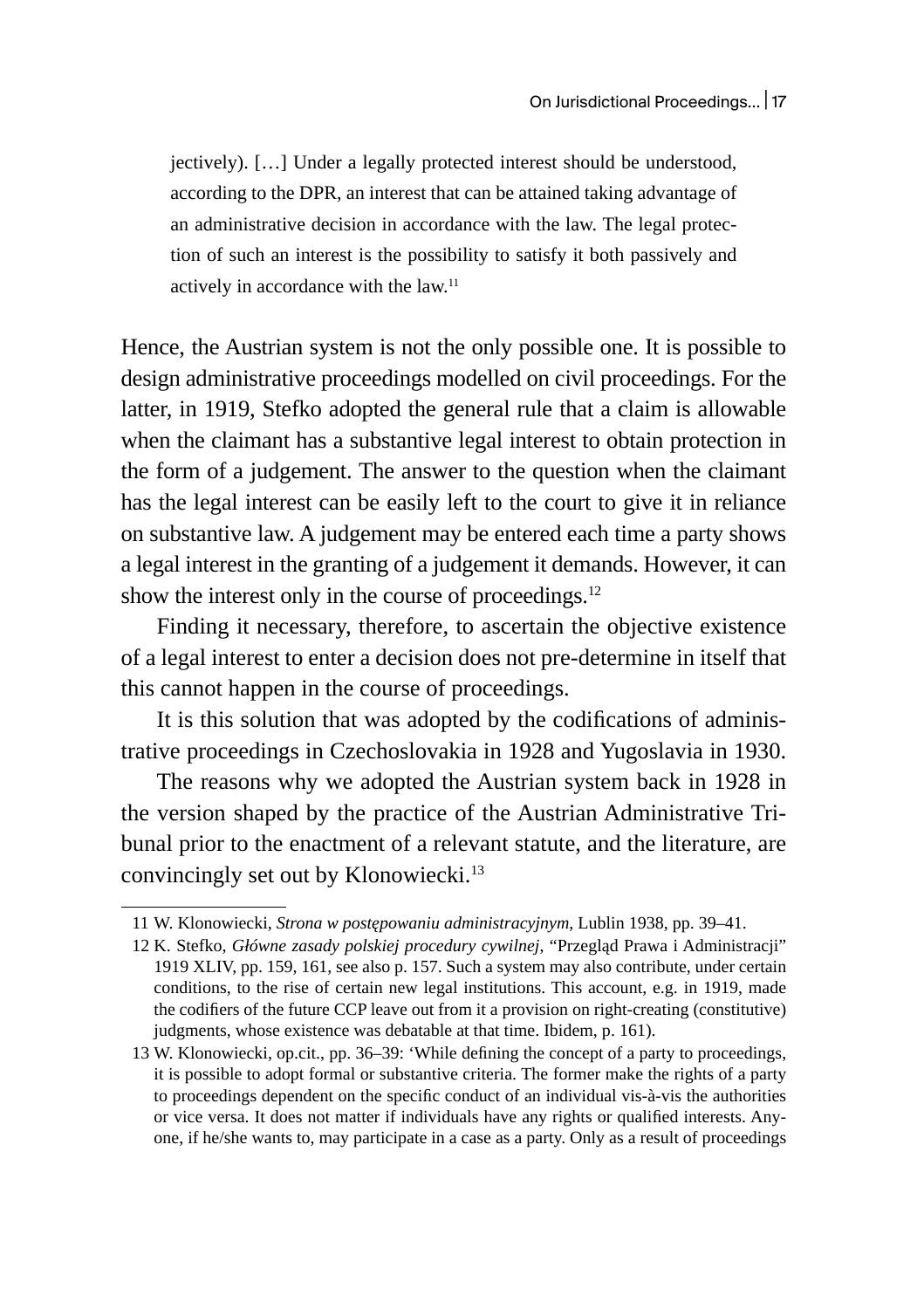4. In 1959, the commission for drafting an administrative procedure bill published a draft bill for the purpose of opening it to public debate. It was the intention of the majority of commission members to use the 'subjective' definition of a party: Article 19(1) said that: "A party is any person whose lawful interest is the object of proceedings or who requests the intervention of a body, claiming that it bears on this interest". The 'subjectivity' of this definition was questioned in the course of debate by pointing to fundamental differences between administrative and civil proceedings, and to the nature of the connection of the trial situation of a party with a right and administrative proceedings.

In this respect, Bigo pointed out that in administrative proceedings it is not possible to follow the example of civil procedure law in which the litigation initiative is not formally connected to the substantive-law relation although causes of action must of course follow from the substantive-law legal order. [In administrative proceedings] litigation initiative of an individual, if any, is sanctioned. The sanction is based on a lawful interest, i.e. a substantive-law relation specified in a legal provision outside the CAP. This means that the litigation relation that arises upon the

will it be revealed if he/she had any rights or legal interests. This definition of a party suits best the character of a party as a strictly procedural or formal party. To define a party, Article 9 makes use, following the Austrian model, of substantive criteria. A formal definition would greatly extend the scope of persons entitled to participate in administrative proceedings. With as a rule, low costs of participating in such proceedings, poor knowledge of law among the general public and a certain inclination for litigiousness, the administrative authorities would be greatly overburdened and case processing would be complicated'. The first solution was adopted in the 1928 Czechoslovak Regulation, which does not define a party at all. Any legal person may act as a party, the authorities will verify its title to appear as party on their own motion. Reasons given for the legislation explain that defining the concept of a party is unnecessary because the questions whether certain persons are entitled to participate in a case are decided by individual provisions of administrative law and finding a definition that would cover all cases would not be easy. Czech scholarly comments on this codification maintain that prior to holding proceedings it cannot be ascertained if the applicant has a right or a legally protected interest and so the authorities are to apply to every applicant invoking such a right the rules of proceedings until it is ascertained otherwise. In turn, the Austrian codification adopted a different solution. Its interpretation is, however, an extension of long-standing judicial-administrative practice and years of scholarship, and rests on guidelines issued by the constitutional committee. In relation to our DPR, its provisions are a sufficient basis for explaining this concept. Ibidem.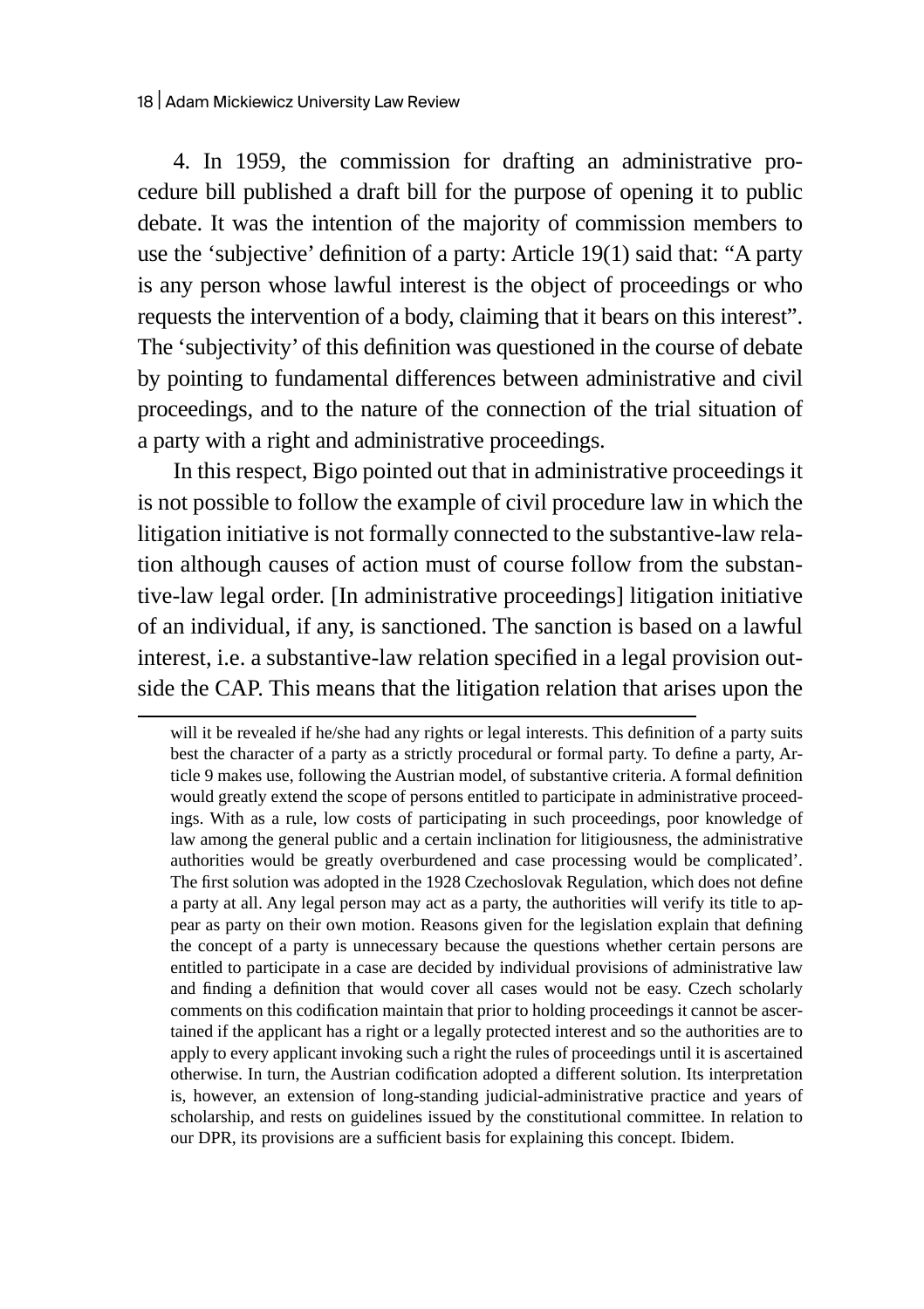institution of proceedings is not intrinsic, it is, so to speak, a secondary legal relation.

Bigo analyses the draft bill in great detail and arrives at the following conclusions: Article 43(2) sets out the integral elements of any application, including but not limited to:

[...] facts of the case and the demand, i.e. the description of the practical outcome of a case desired by the applicant. The facts of the case and the demand are enough for the body to determine the title of the applicant to appear. If the application does not meet these requirements, and if such deficiencies are not made up for within seven days, the body leaves the application untended (Article 45(2)). Hence, not every assertion ('I have a lawful interest') suffices to initiate proceedings. […] The matter is unambiguously explained by Article 124 together with Articles 43 and 45. In Article 124, a body, preliminarily examining applications filed, segregates them into those whose authors have a title to appear (persons 'who may be a party') and others that come from other people (the latter applications are treated as complaints).<sup>14</sup>

A similar stance was taken by Langrod, who believes that unlike civil proceedings, in administrative proceedings:

Administration, performing its public task, is supposed to issue a decision [...] in compliance with the law. The initiative of a party out of necessity becomes an integral element of the administrative proceedings: to be able

<sup>14</sup> T. Bigo, *Ochrona interesu indywidualnego w projekcie kodeksu postępowania administracyjnego*, "Państwo i Prawo" 1960, no. 3, pp. 466–467 and the literature quoted there. After a public discussion these articles were redrafted. Changes were made to Article 19 (Article 25 now). From Article 43(2) (Article 58(2) now) the words 'and facts in the case being the subject of an application' were struck out, while in Article 124 (Article 163 now) the phrase 'A complaint […] initiates proceedings if it is filed by person who may be a party according to the Code' was replaced with '[…] if it was filed by a party'. The fact that individual articles of the Code oscillate between the 'objective' and 'subjective' conceptions makes for new interpretation difficulties.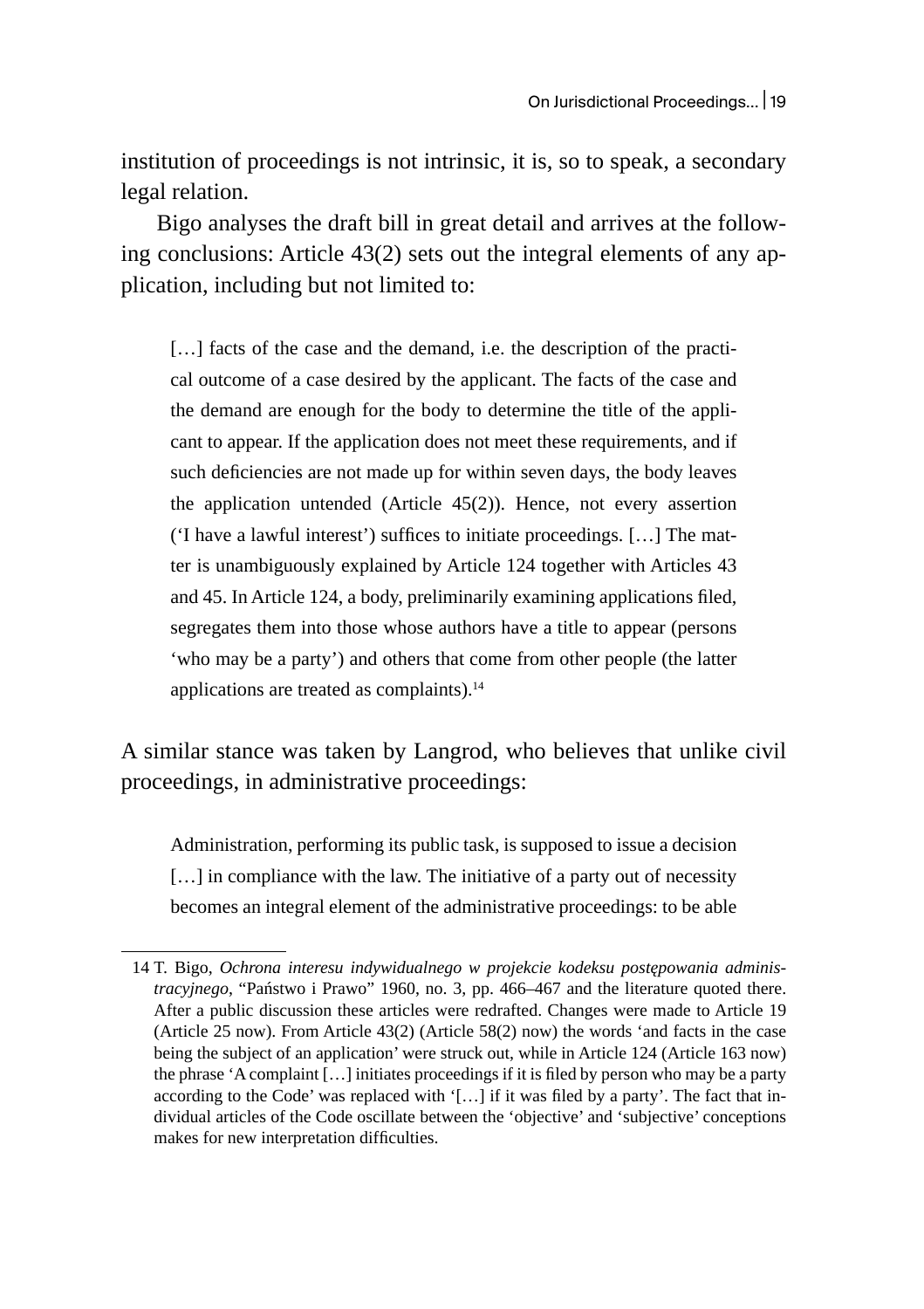to initiate it, the individual should at the very beginning, at the introductory stage of the proceedings, (emphasis M. Z.) prove the existence of its legal interest (active or passive) in reliance on substantive law. Only then will the individual be allowed to set in motion the public mechanism and participate in the proceedings. This is a consequence of a significant difference between private (liberal) law and administrative law. Par conséquent un droit subjectif public préalable conditionne l'admission à titre de 'partie en cause'.<sup>15</sup>

After the CAP was published, some authors elaborated on the views of Bigo and Langrod, with Dawidowicz being the most prominent among them. Opposing the reception of the concept of a party from a civil action, he highlights the fundamental differences between civil and administrative proceedings:

An administrative decision is a form of intrinsic and creative administrative activity. [The claim by a party that its interest is 'lawful' is to be sure a point of departure for 'demanding intervention of a body. Unlike a court of law, 'an organ of state administration'] verifies this claim before initiating administrative proceedings (emphasis M. Z.). This is seen in the fact that the CAP does not provide for the issuance of decisions refusing recognition as a party by state administration bodies [Article 163 ff. [Article 124 of the draft]. Under this Article, a body receiving complaints has to classify them according to legal interests involved, while Article 57(2) says that only a demand filed by a party initiates proceedings. Hence, it appears to be quite necessary for a state administration body to make a preliminary finding as to the kind of interest the demand is based on. If it is revealed that the demand is not based on any legal interest, there are no grounds for initiating proceedings (because the person who

<sup>15</sup> G. Langrod, *La codification de la procédure administrative non contentieuse en Pologne*, "La Revue administrative" 1960, p. 538, footnote 64. Cf. E. Iserzon, J. Starościak eds, *Kodeks postępowania administracyjnego*, 2nd. ed., Warszawa 1964, p. 61.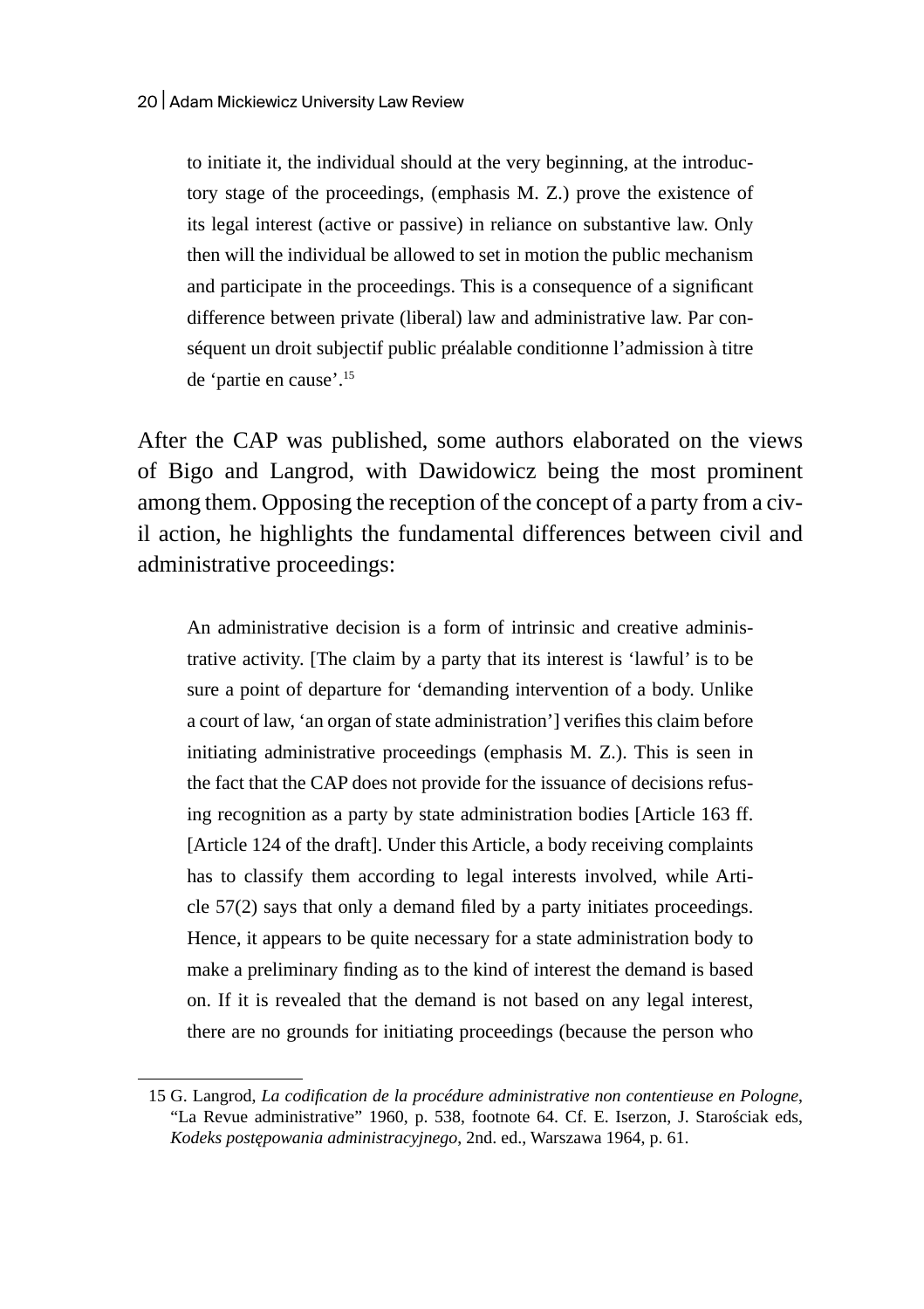has filed it is not a party to the case). This, however, does not mean that such a demand can be left untended at all. […] It should be dealt with outside administrative proceedings.<sup>16</sup>

The same period, however, witnessed many publications defending the 'subjective version' of the concept of a party. A representative author for this line of thinking is Iserzon, who maintains:

The CAP defines the concept of a party in a simple, clear and logical manner, guaranteeing the people who, in their opinion, have an unsettled legal claim, a possibility of settling it. According to the initial intention of the CAP drafters, a party is a trial concept and not a category of substantive law; a party is any person who asserts vis-à-vis an administrative body that administrative proceedings affect his/her legal interest (responsibility or right) or who demands the intervention of a body, invoking his/her existing, in his/her opinion, legal interest or responsibility. This does not mean that a body has no competence to verify if the person who demands an act-in-law on account of his/her legal interest or responsibility (Article 25) actually relies on a legal interest or a responsibility  $[\,\ldots]$ . The stance I support requires only that a body decide the question in regular proceedings in which the individual filing a claim enjoys all the rights of a party and not in a summary and unilateral assessment without initiating regular proceedings […]. My stance is supported by Article 57(2), under which proceedings are automatically initiated on the day the party files a demand with the administrative body.<sup>17</sup>

Moreover, Brzeziński believes that a body verifies if the applicant has correctly assessed his/her interest to be a legal interest and that this can be done only in the course of explanatory proceedings. In this case, it must be presumed that the applicant is a party.<sup>18</sup> Jendrośka writes:

<sup>16</sup> W. Dawidowicz, *Ogólne postępowanie administracyjne. Zarys systemu*, Warszawa 1962, p. 71. 17 E. Iserzon, J. Starościak eds, op.cit., p. 13.

<sup>18</sup> W. Brzeziński, *Review of W. Dawidowicz, Ogólne postępowanie administracyjne – Zarys systemu*, "Państwo i Prawo" 1963, no. 1, p. 122.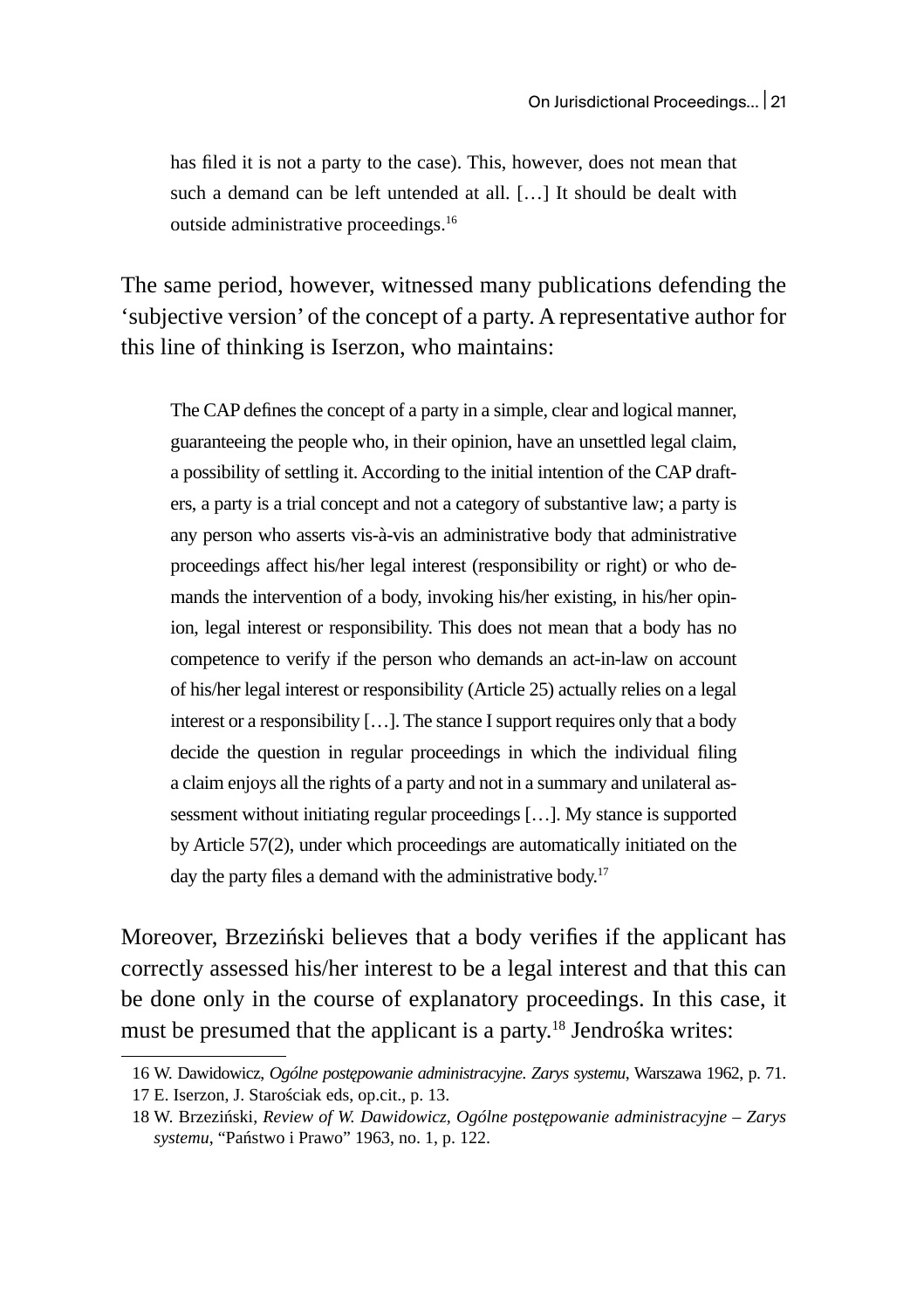Article 25 alone justifies the conclusion that the Code has adopted the socalled subjective version of the party's title to appear. […] Thus, the Code allows for establishing a litigation relation regardless of whether a lawful interest is actually present in a given case.<sup>19</sup>

As can be seen from these quotations, the dispute centred on the question whether in the light of CAP provisions, when proceedings are initiated on demand from the interested person (or a 'party'), the ascertainment of the presence of a 'legal interest' takes place only in the course of the proceedings or whether we are faced in this case with an 'objective' category which constitutes a prerequisite of proceedings in the opinion of the supporters of this solution.

The concept of a legal interest no doubt belongs to law as an objective concept, which is not questioned as a rule by the supporters of the 'subjective version'. If the literature draws a distinction between objective and subjective approaches to the concept, it is essentially done for the purpose of marking different functions out of regard for the applicant, where the concept is to have such in a trial. Is it to be therefore the qualified relation of the applicant in a given case to the law, with the existence of the relation to be proven only during the trial? Or is it to be a prerequisite of a trial per se?

An answer should be provided by the CAP itself. However, due to 'opposing trends' within the codification commission, the CAP is neither clear nor consistent on this matter. The dispute is thus about the 'objective' or 'subjective' understanding of a legal interest. Let us attempt to learn therefore how this is understood by the CAP provisions themselves.

6. The concept of a 'legal interest' is not expressly defined in the CAP. Nonetheless, the concept of a party pivots on it. If the concept of a party were to have a solely trial character (in this case 'legal interest'

<sup>19</sup> J. Jendrośka, *Sytuacja prawna strony*, "Acta Universitatis Wratislaviensis" 1964 no. 19, XII, p. 33.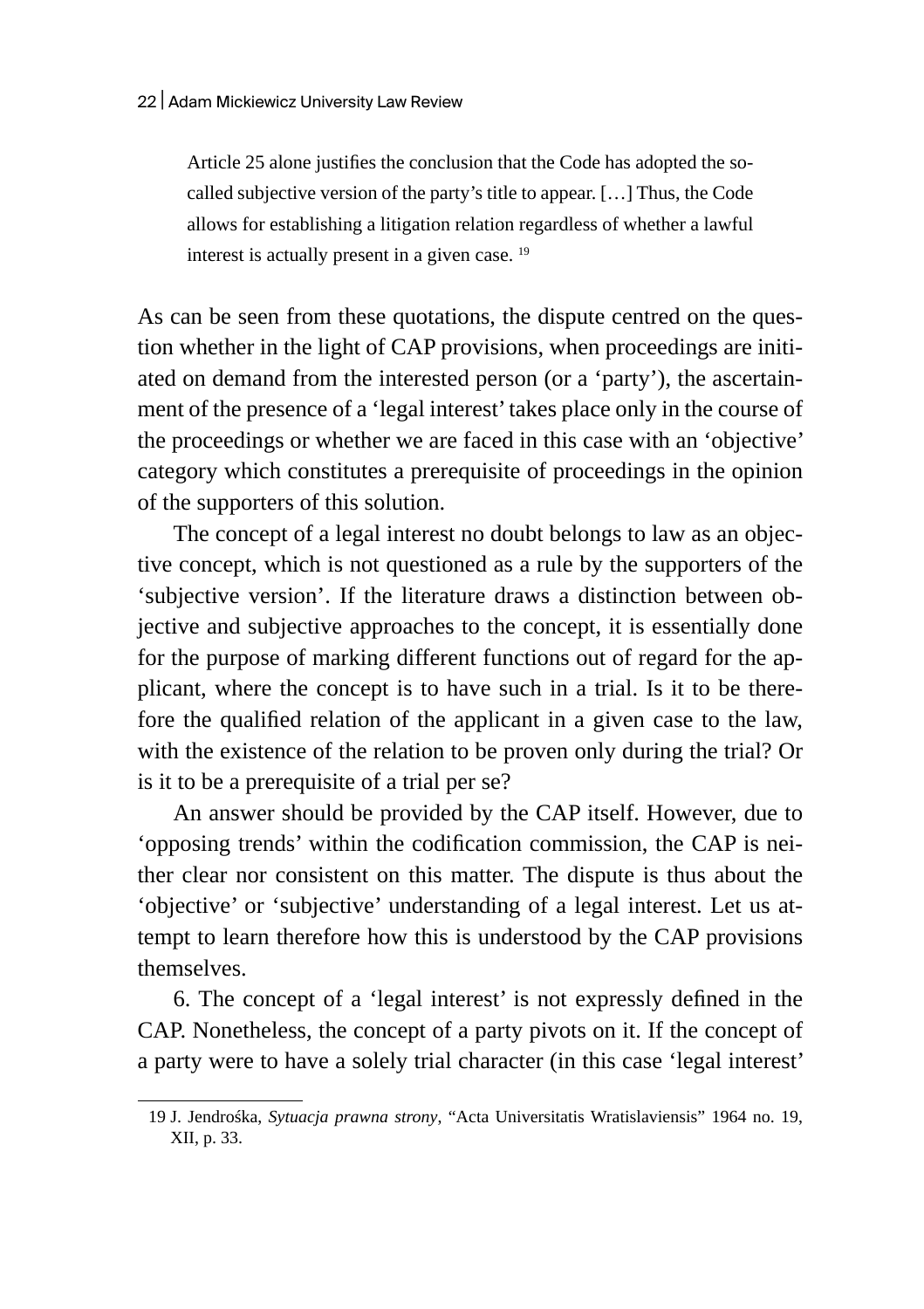would be ascertained only in the course of trial), apart from proceedings initiated by an organ on its own motion, a party could be only 'he/she who requests the intervention of an organ, on account of his/her legal interest'.

There are provisions in the CAP, however, in which the concept of a party has, as it seems, an objective character, independent of the will of the 'party'.

[Article 57(2)] The date of initiating proceedings on demand from a party shall be the day of filing the demand with the state administration body. [Article 57(3)] Of initiating proceedings by an organ on its own motion or on demand from a party, all persons being parties to the case shall be notified. [Article 84(3)] If it is probable that besides the summoned parties participating in proceedings there may be other parties to the case, unknown to the state administration body, the date, place and subject matter of a hearing shall be announced by public notices or in a manner customarily used in a given locality.

[Article 163] A complaint in an individual case that has not been the subject of administrative proceedings, initiates proceedings, provided that it has been filed by a party. If the complaint is filed by another person, it may cause administrative proceedings to be initiated on the own motion of the body, unless the law makes a demand by a party necessary to initiate proceedings.

Article  $57(2)$  could be – as was shown – interpreted in two ways: either 'subjectively' (the person who files a demand is thereby a party)<sup>20</sup> or such that even if proceedings are initiated on demand from a party – a party must already exist (thus, it must indeed have a legal interest). $21$ 

In the next paragraph of this Article, the wording tends to suggest an 'objective' interpretation more strongly. Article 84(3), in turn, treats

<sup>20</sup> Cf. Iserzon, op.cit.

<sup>21</sup> Cf. Dawidowicz, op.cit.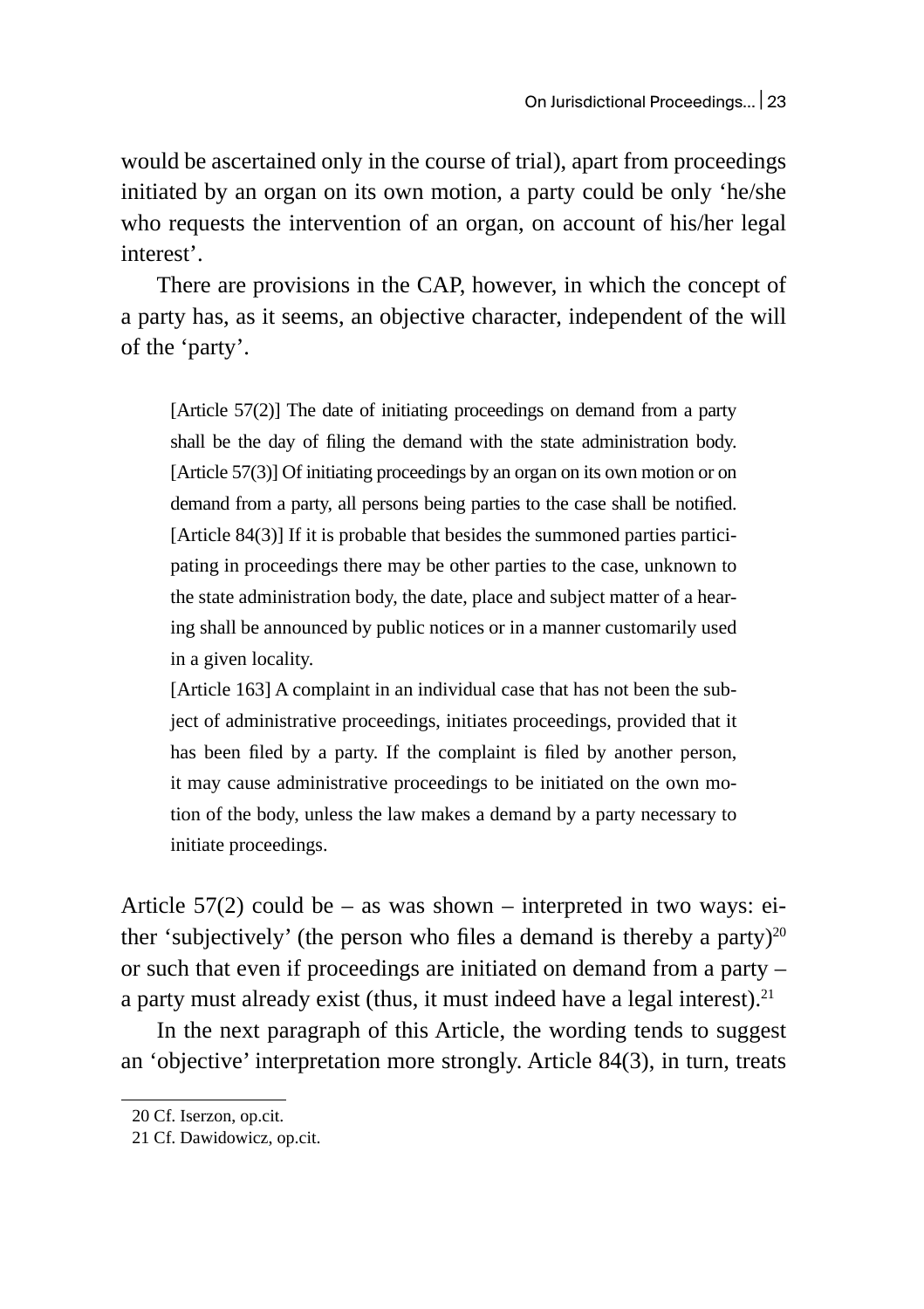the concept of a party unequivocally in an objective manner as being independent of proceedings already under way on the motion of the body itself or of the filing of a 'demand'. An adjudicating organ therefore is only to search for already objectively existing – but unknown – 'parties'. An analogous situation is found in Article 163: objectively existing 'legal interest' is decisive; a person filing a 'complaint' is not even aware of the fact that he/she is a 'party', has a legal interest and enjoys the right to demand that jurisdictional proceedings be initiated.

7. All this, however, does not settle completely our question especially as the wording of the final sentence of Article 25 remains enigmatic ('on account of his/her legal interest'). The deliberate exclusion from the CAP of the former provision of the DPR, Article 71, is differently interpreted in the relevant literature.<sup>22</sup> Furthermore, the fact CAP does not provide for the issuance of decisions refusing recognition as a party by state administration bodies provokes opposing conclusions.<sup>23</sup>

Both interpretations, therefore, are or may be anchored more or less legitimately in the CAP wording that is insufficiently communicative and harmonised on this question. However, it is crucial for legal practice to arrive at a uniform interpretation of the CAP. In this context, the absence of the administrative judiciary is acutely felt as without it any attempts by juristic scholarship cannot be expected to make such an interpretation any time soon.

8. It still seems to be necessary to ponder the sense of the vital concept of a 'legal interest'. It was the desire of the liberal 'state ruled by law' to subject the interests of its citizens vis-à-vis state administration to legal protection. The interests were to be considered in the broadest

<sup>22</sup> Cf. T. Bigo, op.cit., p. 466: 'The omission from the draft of an equivalent of the 1928 DPR, Article 71, does not mean that the draft decrees some 'right to administrative protection' modelled on the right to civil protection in civil proceedings'. Iserzon, in turn, condemns 'unlawful use of the provision of the 1928 DPR, Article 71, which the CAP drafters deliberately did not embrace'.

<sup>23</sup> E.g. W. Brzeziński, op.cit., p. 122 and W Dawidowicz, op.cit., p. 71, who believes that this fact 'shows that the verification if a given entity is a party takes place prior to the initiation of proceedings'.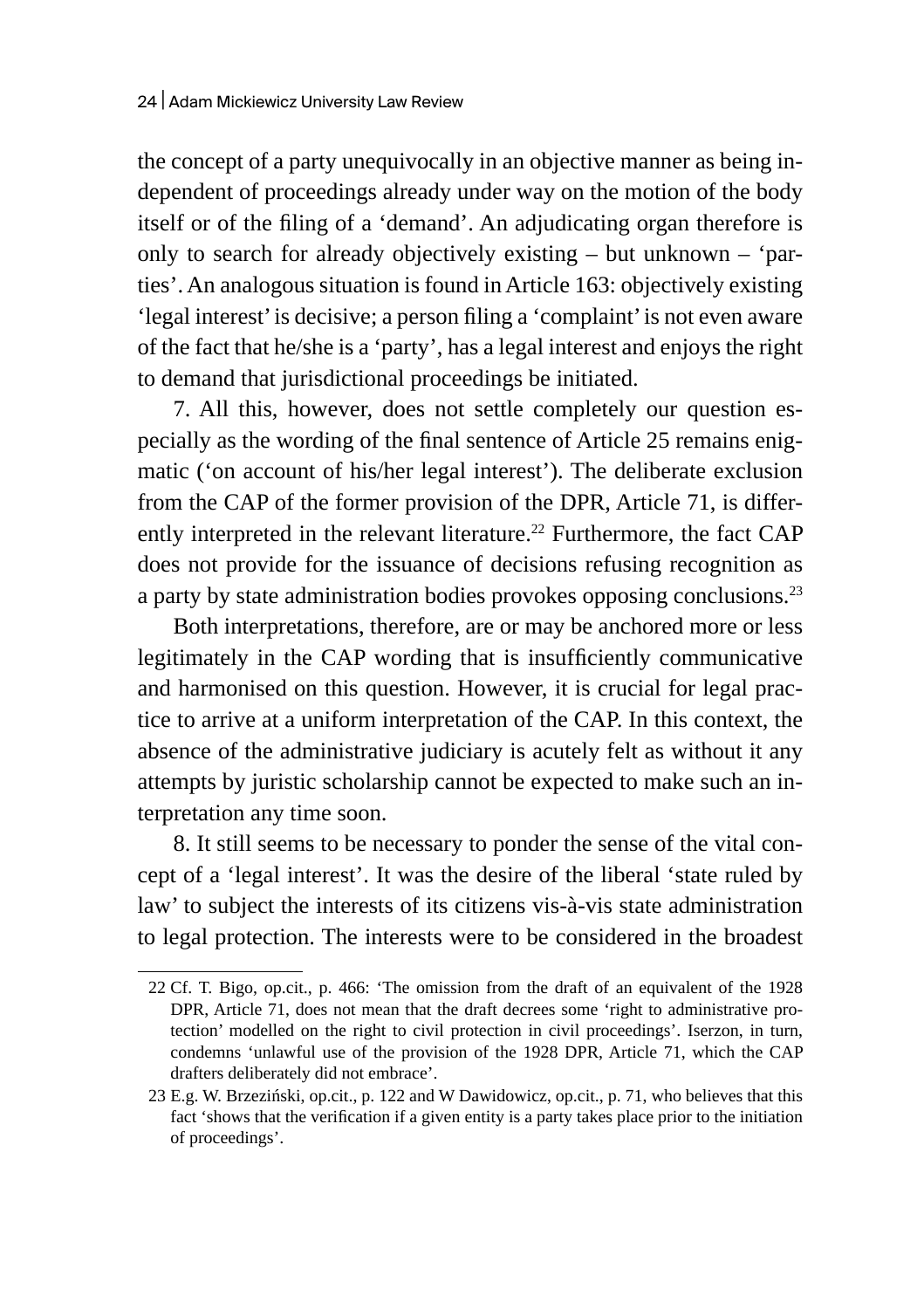possible sense as 'rights' and, thus, 'judicialized'. Examples were drawn from civil law and procedure. Bernatzik's construction of administrative trial, relying on distinguishing various forms of legally-protected interests, was actually motivated by the desire to extend the protection beyond the 'claim' as such. Since administrative law was chiefly about right-creating ('constitutive') decisions, whose existence in a civil action was debatable at that time, $24$  the category of a 'legal interest' was established ('legally protected' in the DPR) alongside 'legal claims', giving the 'right to specific conduct'.

A 'legal interest' gave the right to specific conduct, that is, conduct in which an interested person has a possibility to be granted a decision creating for him/her *Interessenverhältnisse* or legal relations.<sup>25</sup>

Bernatzik – likewise the practice of the Austrian Administrative Tribunal – conceived of a legal interest as existing objectively and independently of the will of a party; this had to assume the existence of substantive-law grounds – apart from the very right to participate in proceedings – even if only in competence provisions. $26$ 

Since, however, the concept of a 'legal interest' means only the possibility of being granted a decision, it can be conceived of as a purely procedural category. It is then reduced to the existence of a legal norm providing for the possibility of issuing and obtaining a decision in certain cases in administrative 'jurisdictional' proceedings. As regards the decision content, the centre of gravity moves to proceedings them-

<sup>24</sup> Cf. K. Stefko, op.cit*.*, p. 161. It must be remembered that in the authoritative juristic literature of those times state administration was believed to be chiefly 'free and creative activity' for which law was only the 'bounds'. With this approach, E. Bernatzik, op.cit., p. 46 juxtaposes his theory of administration being bound by the hypothetical general norm binding every organ: *Tue, was Du glaubst, dass es durch das öffentliche Wohl bedingt ist*.

<sup>25</sup> E. Bernatzik, op.cit., p. 186 ff. See also above p. 435 and footnotes 6–8 & 10. The reliance on the criterion of 'interest' in defining administrative proceedings, in agreement with the views of Ihering's times, later to be criticised sometimes in the writings on administrative law as well (Herrnritt), suggests somehow the interested person's perspective on this fundamental concept of administrative proceedings.

<sup>26</sup> Otherwise a vicious circle would arise here – cf. for instance, the gloss by Wasiutyński quoted by W. Klonowiecki, op. cit., p. 18, footnote 2.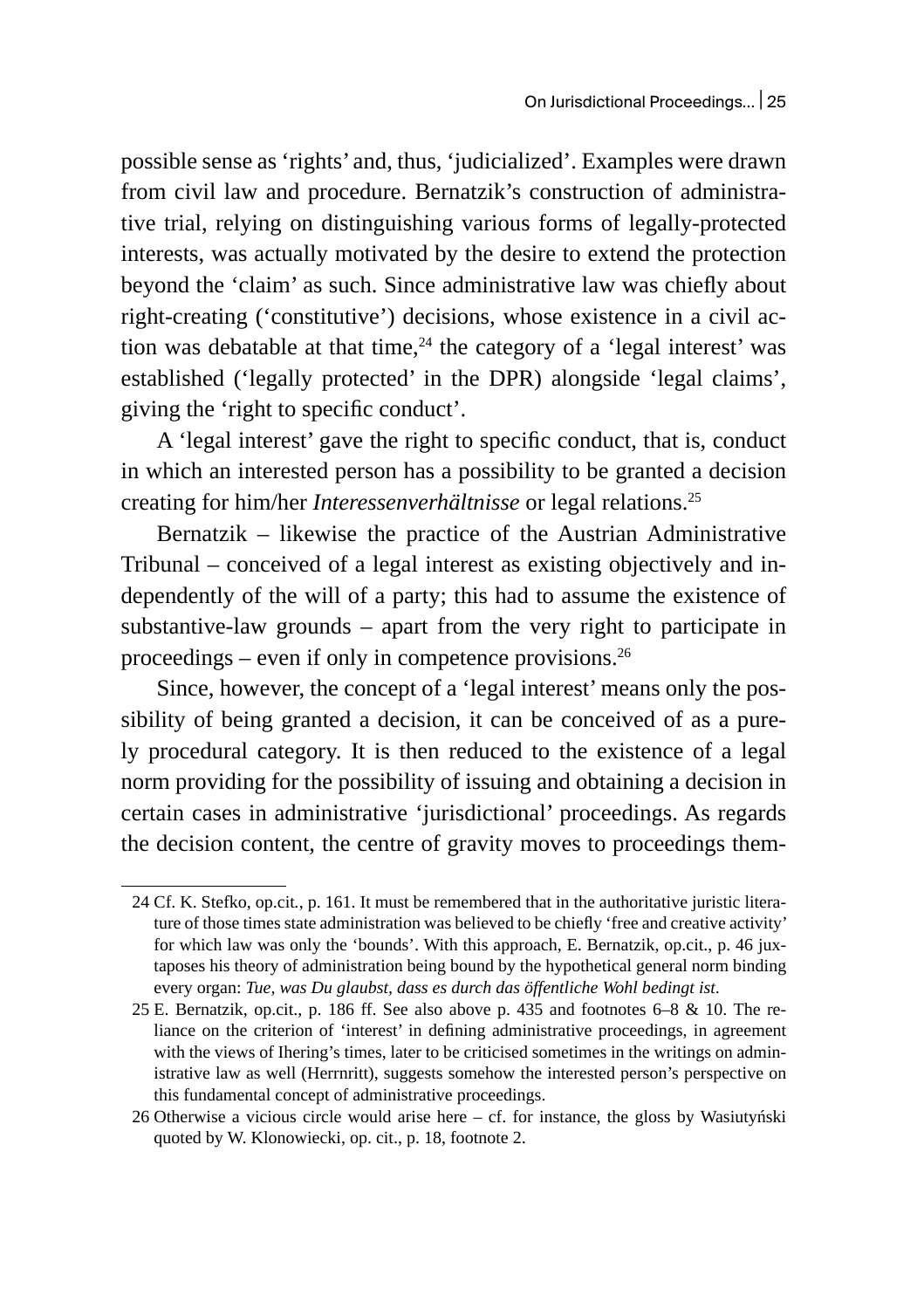selves, which will consider the substantive-law and factual grounds of the decision.

The concept of a 'legal interest' would play then a double role from the perspective of the interested person. It would authorise him/her to participate in a specific procedure aimed at obtaining a favourable decision and it could be, being a competence provision at the same time, independent grounds for a decision in those very rare cases where the administrative organ is not bound by any other provision of law in issuing a decision ('absolute discretion').

A 'legal interest' thus conceived offers, however, further possibilities for the interpretation of the CAP.

9. It does not take long to see that the 'legal interest' in this formal sense actually means the possibility, provided for by a certain group of administrative regulations, of holding 'jurisdictional' administrative proceedings in certain categories of cases. A provision that says, for instance, that competent bodies may issue water, industrial or other permits is the provision that for this category of cases opens the doors to a 'jurisdictional' administrative proceeding. At this juncture a more general issue arises – if embarking on this path is admissible at all.

Administrative law is not such a uniform whole as civil law, *corpus iuris clausum*, pursuant to which every 'civil' interest may be satisfied and in which the road of a civil action is open to all. 'Jurisdictional' administrative proceedings is but one kind of administrative proceedings in a broad sense (generically different CAP 'complaint' proceedings are *sui generis* proceedings as well). Under these conditions, in favour of the 'jurisdictional' competence of administrative organs, no presumption argues. In each category of cases, an express provision of law is necessary that provides a possibility of taking the road of administrative procedure. Granted, CAP, Article 1, knows the general concept of 'cases coming within the purview of state administration', but as was shown above this concept covers only such case types in which administrative organs may issue decisions. Where this is possible it is decided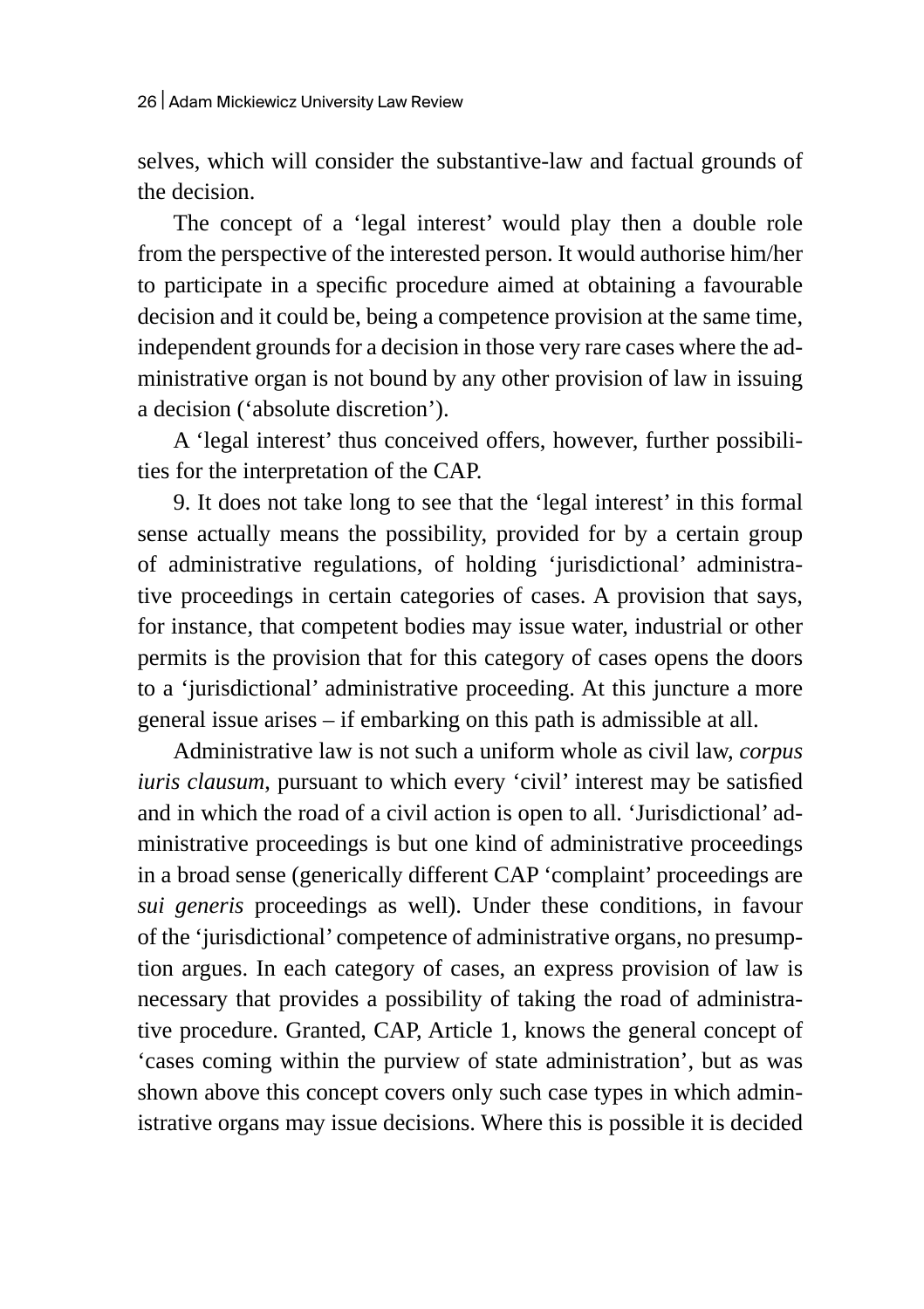by provisions scattered across various statutes. Therefore, holding such proceedings depends on whether the individual case with which they are to be concerned belongs to such a category of cases for which the law provides the possibility of issuing an administrative decision.

If the law does not provide a means of jurisdictional administrative proceedings for a certain category of 'administrative cases', an administrative body cannot hold such proceedings at all, as they would be void *ab initio*. 27 A sensible CAP interpretation leads to the conclusion that the examination of whether in a given category of cases jurisdictional administrative proceedings are admissible, an administrative body receiving an application for initiating proceedings should preliminarily carry out on its own motion. What is meant here is a prerequisite for the possibility of holding such proceedings at all, an 'argument' in their favour – but *iura novit curia* after all!

If then an application is filed by a person who demands that a decision be issued in the matter of moving a bus stop closer to his/her residence, invoking in this individual case coming within the purview of state administration his/her vital interests, no administrative body will consider such an application as the initiation of proceedings. It will not, because no law provides for a possibility of issuing an administrative decision in such matters and, consequently, holding jurisdictional proceedings in their respect. Nevertheless, this type of interest is not deprived of some protection under the 'complaint and proposal' procedure. The law does not provide

<sup>27</sup> K. Stefko, *Wadliwe akty sądu w postępowaniu cywilnym*, in: *Księga pamiątkowa dla uczczenia pracy naukowej K. Przybyłowskiego*, Kraków – Warszawa 1964, pp. 329, 332–333, assuming that 'a significant task of a trial is entering a decision', believes that 'proceedings before a common court of law must be deemed nonexistent if they do not share the crucial characteristics of contentious judicial proceedings'. Among such characteristics, he counts the entering of a decision on the jurisdiction of a common court of law. Its absence results in a trial being non-existent. 'Remedying these deficiencies is not possible, because the 'trial is non-existent'. Moreover, he rightly believes that the institution of nullity of action may be transposed by analogy to an administrative trial. Bernatzik believes that since *jeder rechtliche Interessent von der Behörde "zur Partei" von Amtswegen gemacht werden soll*, the omission of this renders the decision null and void in their respect, *weil der Prozess hier inkorrekt, dem Übergangenen gegenüber nichtig ist*. E. Bernatzik, op.cit., p. 188.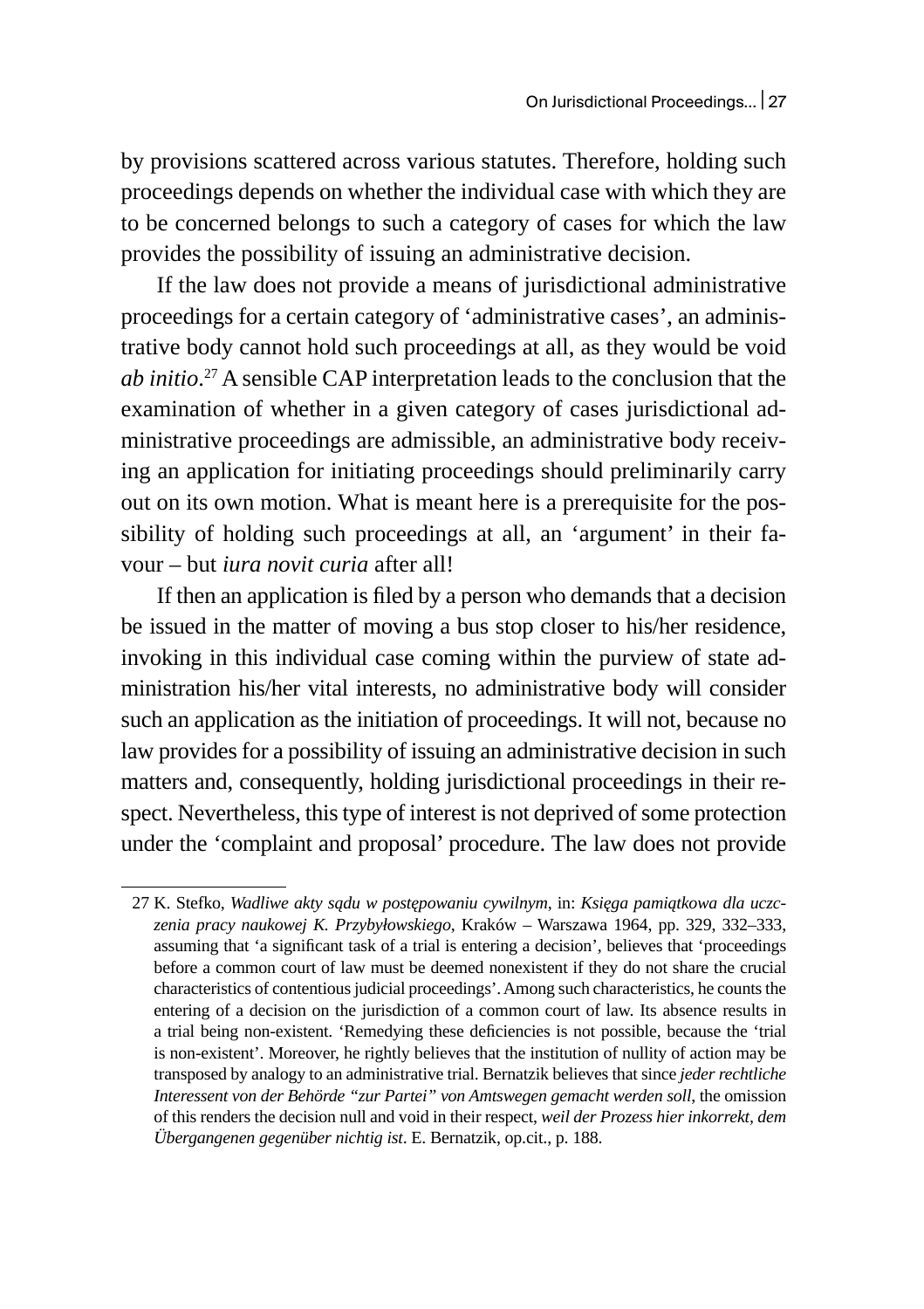for such a possibility, because creating individual rights in this respect would be against a community interest. Thus, even if the application were accepted, it would not constitute a right of the interested person, restricting the discretion of disposition by administration, and the relevant body would be able to modify it any time.

The same is true for situations where a demand to initiate proceedings is filed in a matter which is actionable before a court of law or which has no character of 'administrative matter' at all.

10. Incidental to these questions is the determination of the date of the initiation of proceedings. If an application has been filed in a matter in which a body has found, in a preliminary examination, jurisdictional administrative proceedings to be appropriate and, thus, a legal interest in the above sense to exist and the applicant to enjoy the character of a 'party', the date of initiation of proceedings should, conceivably, be the date of the filing of the application. For in this case, the applicant was – on the strength of Article 25 – a party at that moment.

11. The discussion so far has shown CAP jurisdictional proceedings to have their subject-matter scope determined by 'universal' administrative law, providing for, in expressly specified categories of cases coming within the purview of this branch of law, the possibility of issuing administrative decisions by state administration bodies. Such decisions are individual norms regulating the individual rights or responsibilities of their addressees in this sphere. Exceptions are matters expressly excluded by virtue of CAP, Article 194.

Hence, the proceedings concern the realm of 'universally binding' law; they do not concern separate legal systems (i.e. all kinds of selfimposed internal rules of administration).

A party, in turn, under CAP, is an individual whose case may be disposed of in such proceedings by issuing a decision.

12. This short outline had to omit many relevant issues, especially one concerning the distinction between 'external' and 'internal' acts in the operation of some state organs, especially those of the institution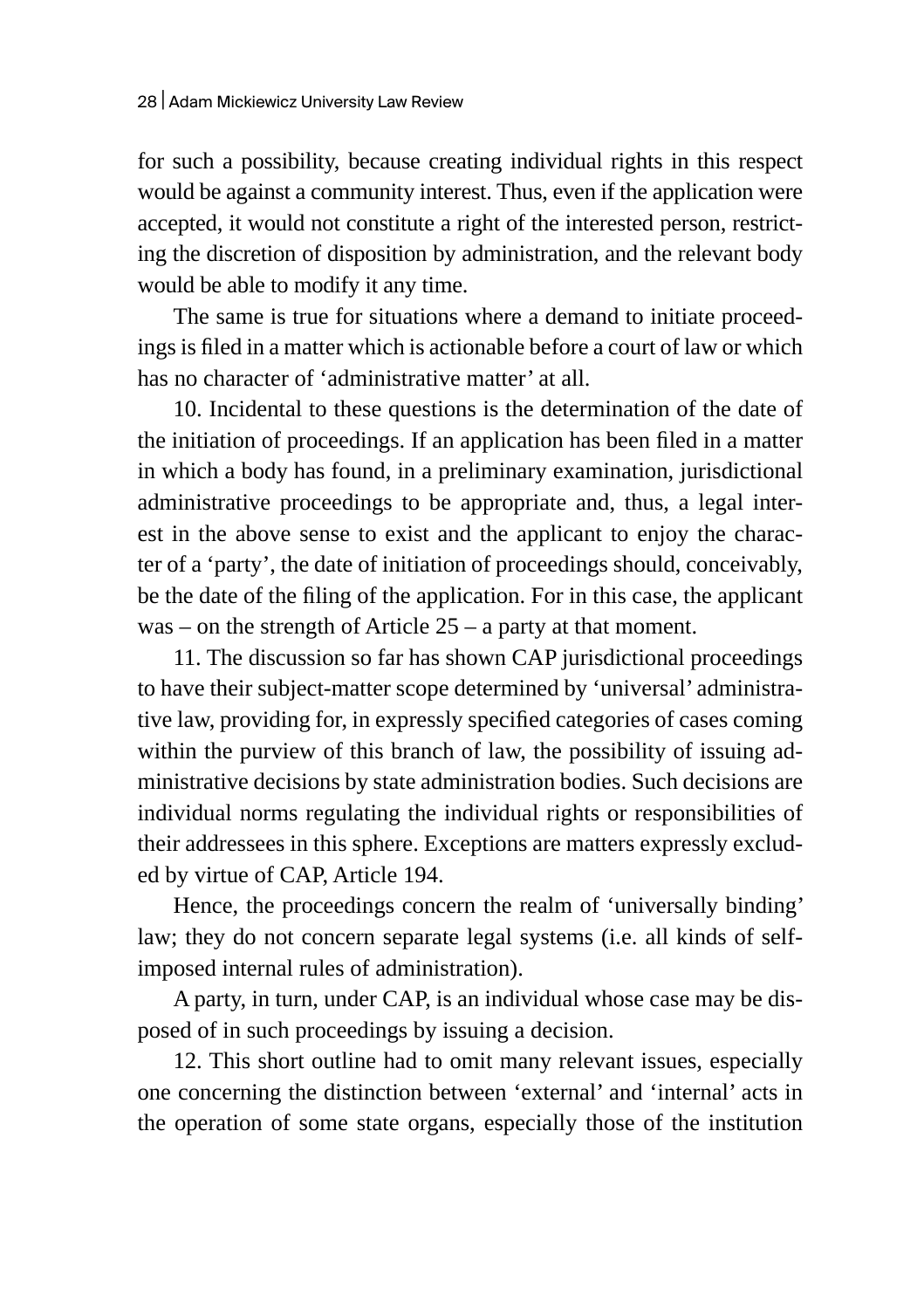type, left out from the CAP, which must be left to the interpretation of relevant provisions of law.

The growth of administrative law, in particular in the areas of institution-type and business administration, creates new problems. These include new types of 'sources of law', new economic plans, which are in principle acts of 'internal' law, but affect even jurisdictional proceedings by deciding often the tenor of decisions or actually substituting them sometimes to a large extent (e.g. 'flat allotment' lists). All this calls for investigations on how to regulate them procedurally by either appropriately amending substantive law and extending the scope of the CAP or introducing special, adequate kinds of proceedings and separating them from jurisdictional proceedings. Now, diverse and fragmentary internal regulations are used in these areas, supplemented by complaint proceedings, at least as regards activities going outside to a degree (e.g. CAP,Articles 152 & 157).

## **References**

- Bernatzik E., *Rechtsprechung und materielle Rechtskraft*, Vienna 1886. Bigo T., *Ochrona interesu indywidualnego w projekcie kodeksu postępowania administracyjnego*, "Państwo i Prawo" 1960, no. 3.
- Dawidowicz W., *Ogólne postępowanie administracyjne. Zarys systemu*, Warszawa 1962.
- Iserzon E., Starościak J. eds, *Kodeks postępowania administracyjnego*, 2nd. ed., Warszawa 1964.
- Jendrośka J. , *Sytuacja prawna strony*, "Acta Universitatis Wratislaviensis" 1964, no. 19, XII.
- Kasznica S., *Polskie prawo administracyjne – pojęcia i instytucje zasadnicze*, 4th ed., Poznań 1947.
- Klonowiecki W., *Strona w postępowaniu administracyjnym*, Lublin 1938.
- Langrod G., *La codification de la procédure administrative non contentieuse en Pologne*, "La Revue administrative" 1960.